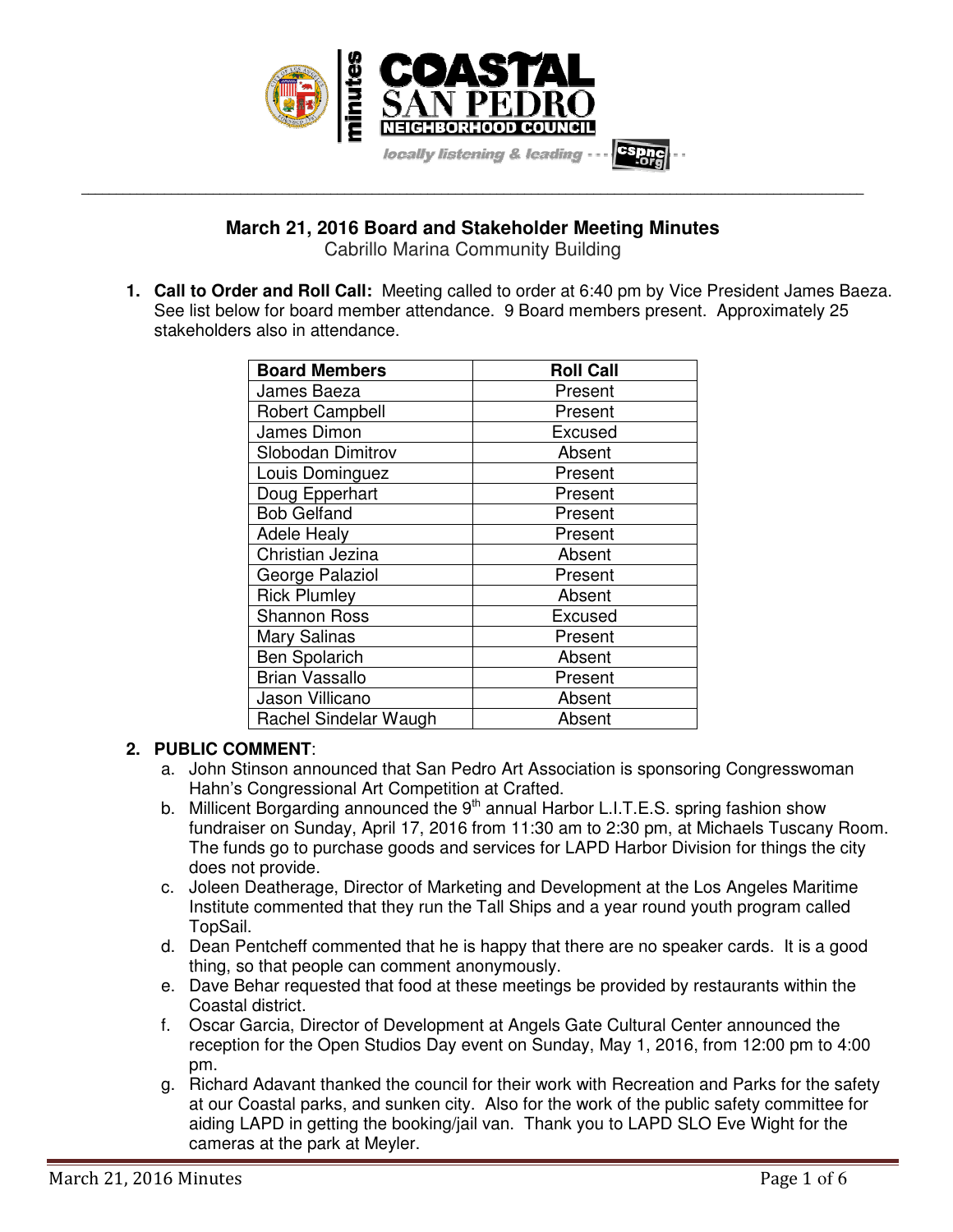- h. Jay Handal, Director of Neighborhood Council Elections for the City Clerk's office, commented that he and his staff are available to help with the upcoming elections in any way they can. They can provide materials, signage, voting booths, whatever it may be. His email is jay@empowerla.org and his cell number is 310-466-0645.
- i. Doug Epperhart commented that Judy Cairns, who was not able to be at the meeting, provided written material regarding Animal Services proposed \$800,000 to study the feral cat situation in Los Angeles.
- **3. MINUTES**: Motion by **Bob Gelfand** to approve the February 16, 2016, Board and Stakeholder Meeting Minutes as presented, second by **Doug Epperhart**. Motion passed with 8 yes (Baeza, Campbell, Epperhart, Gelfand, Healy, Palaziol, Salinas, and Vassallo), 0 no, 1 abstention(s) (Dominguez).
- **4. BUDGET & FINANCE**: Treasurer Mary Salinas
	- a. Motion by **Doug Epperhart** to approve the January financial report and monthly expenditures as presented by Treasurer Mary Salinas, second by **Bob Gelfand**. Motion passed with 9 yes (Baeza, Campbell, Dominguez, Epperhart, Gelfand, Healy, Palaziol, Salinas, and Vassallo), 0 no, 0 abstention(s).
	- b. Motion by **Doug Epperhart** to approve the February financial report and monthly expenditures as presented by Treasurer Mary Salinas, second by **Bob Gelfand**. Motion passed with 9 yes (Baeza, Campbell, Dominguez, Epperhart, Gelfand, Healy, Palaziol, Salinas, and Vassallo), 0 no, 0 abstention(s).
- **5. LAPD REPORT**: Senior Lead Officer Eve Wight. Her report included the following:
	- a. The Coastal area is one of the few places in the harbor area that is seeing a decrease in crime. Officer Wight thinks it is due in part to good neighborhood watches. Of the seven burglaries, four were from unsecured residences.
	- b. Joan Milke Flores Park has been a growing problem for a number of months. After dark there has been gang activity, drugs and drinking. She is working with Recreation and Parks to get the park hours reduced, the parking lot is now closed from dusk to dawn. However, it is not enforceable until a new T gate is in place to allow pedestrian access.
	- c. They recently installed traffic control channelization devices on Alma from high school driveway to  $37<sup>th</sup>$  Street. There has been a lot of speeding and people losing control of their vehicles. There has already been damage and the Department of Transportation will get them repaired as soon as possible.
	- d. There is a new captain coming in, Captain Meek is transferred out. The new Captain started today.
	- e. The jail van is a huge asset, particularly for morale.
	- f. Some concerns of Board members and Stakeholders were as follows:
		- i. Board member Mary Salinas thanked Officer Wight for clearing up an issue at Joan Milke Flores Park. She asked if Recreation and Parks make LAPD aware of large permitted events, to which Officer Wight replied that she has a good working relationship with the person in charge of permitted events and the park so she is made aware of many events. It is often the non-permitted ones that create problems.
		- ii. Robert Campbell asked what is the best way to notify LAPD about issues in the parks? Officer Wight responded that LAPD is not in charge of permitting and the patrol officers use their judgement as to whether it is feasible for them to intervene in a situation. Also, Recreation and Parks posts permits near events that have permits.
		- iii. An unidentified stakeholder commented about a car accident last week involving her granddaughter.
		- iv. Another stakeholder asked about a website for crime statistics and was refererd to crimemapping.com.
		- v. There was also a question about the T gate at Joan Milke Flores Park and specifically if there is a time table for installation of the gate? Officer Wight commented that she got approval for the T gate from Carl Copper at Recreation and Parks and he has submitted the request. Now they need to secure the funding and then schedule the work.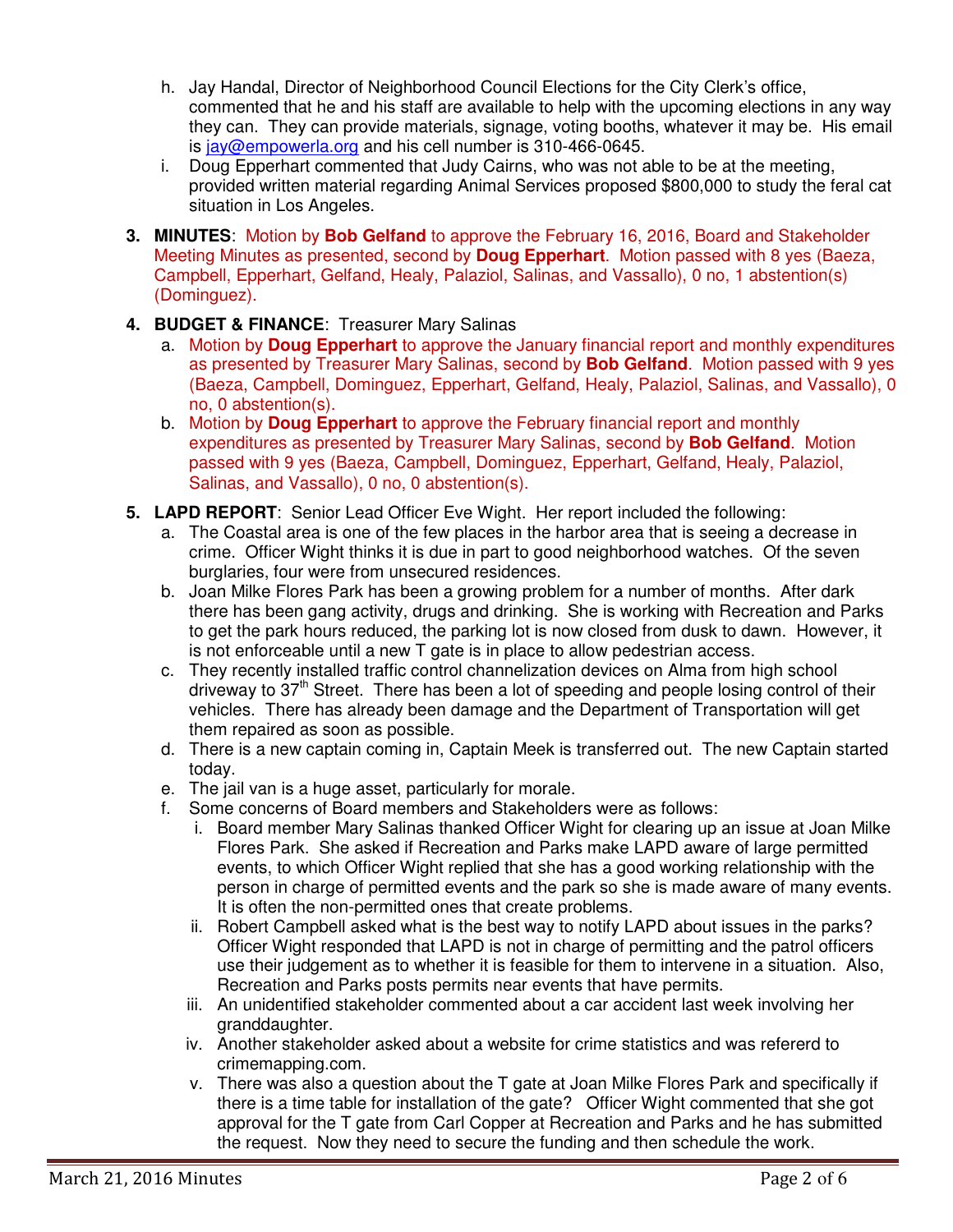# **REPORTS FROM GOVERNMENT AGENCYREPRESENTATIVES**

- **6. Councilman Buscaino CD15**: Ryan Ferguson, San Pedro Field Deputy, was not able to attend the meeting. To view the written report please go to cspnc.org or use the following link: http://www.cspnc.org/council-district-15-reports.
	- a. Dean Pentcheff commented that in late 2015 there was a city chartered engineering study having to do with costing out options for Paseo Del Mar road reconstruction. That report we were told would be complete probably in January. Does anyone know what happened? Board member Adele Healy responded that the design firm presented alternatives to Los Angeles Building and Safety Geo Technical Division who authorized the study. They reviewed the report and sent back three options to the design firm. By doing so they indicated that they believe that the land is stable enough for a road. She calls every couple of weeks for an update. When a design is finalized it will be presented to the public.

## **7. Port of Los Angeles**: Augie Bezmalinovich

- a. The Board of Harbor Commissioners meetings on Thursday, April  $7<sup>th</sup>$  and 21<sup>st</sup> have been cancelled. The next meeting is Thursday, April 14, 2016, at 8:30 am at the Port Administration building.
- b. The LA Waterfront Alliance presented is plan on March  $2^{nd}$  at the Warner Grand. The plan can be viewed on the Port web site.
- c. The Port is offering Community Investment Grants for local nonprofits for a total of one million dollars. Application workshops are March 30, 2016, at 6:00 pm at the Port Administration building and Wednesday, March 31, 2016 at 6:00 pm at Bannings Landing Community Center. The deadline for applications is Monday, May 9, 2016, by 5:00 pm.
- d. The Port released their environmental management vision document.
- e. There is sand replenishment going on at Cabrillo Beach. It is in part to ensure that the bath house not be damaged by high surf due to El Nino weather conditions. The port proposes to give Recreation and Parks large blocks to install between the bath house and the water.
- f. The construction on the John S. Gibson connector ramp is almost finished. The sound wall and such should be complete by mid-April. The project was delayed due to rain.
- g. The contractor working on Eel grass replenishment is working around the clock. They want to be finished by April 15, 2016 due to concerns with migrating birds.
- h. The Cars and Stripes event is Friday, July 1, 2016 at the Fan Fair Fountain.
- i. Fleet Week begins on September 1, 2016, Labor Day Weekend.
- j. A stakeholder asked about Red Car service. Mr. Bezmalinovich stated that the Red Car has been suspended due to the upcoming Sampson Way realignment. The port is looking at having rubber tire trolleys this summer.

#### **8. Congresswoman Hahn's office**: German Castilla, Field Representative

- a. In February Congresswoman Hahn reintroduced legislation intended to prevent oil pipeline spills.
- b. This month she released a statement in response to the AQMD's decision to weaken pollution controls.
- c. Last week she voted no on the resolution that would authorize the Speaker of the House to file an anti-immigrant amicus brief with the Supreme Court on behalf of the House of Representatives.
- d. On Friday, May 6, 2016, the annual senior briefing event will be held at the Carson Community Center, from 10:00 am to 2:00 pm.
- e. On, Saturday, May 21, 2016, from 2:00 pm to 4:00 pm, the annual Congressional Art Competition reception will be held at Crafted.
- f. Board member James Baeza asked if the Congresswoman has been working on any legislation related to the homeless issue on a nationwide basis. There is currently no legislation on the floor. In the past she did work on legislation that helped secure funding for the Blue Butterfly housing for homeless female veterans. She also worked on the 84.2 million dollars awarded to LAHSA for homeless housing.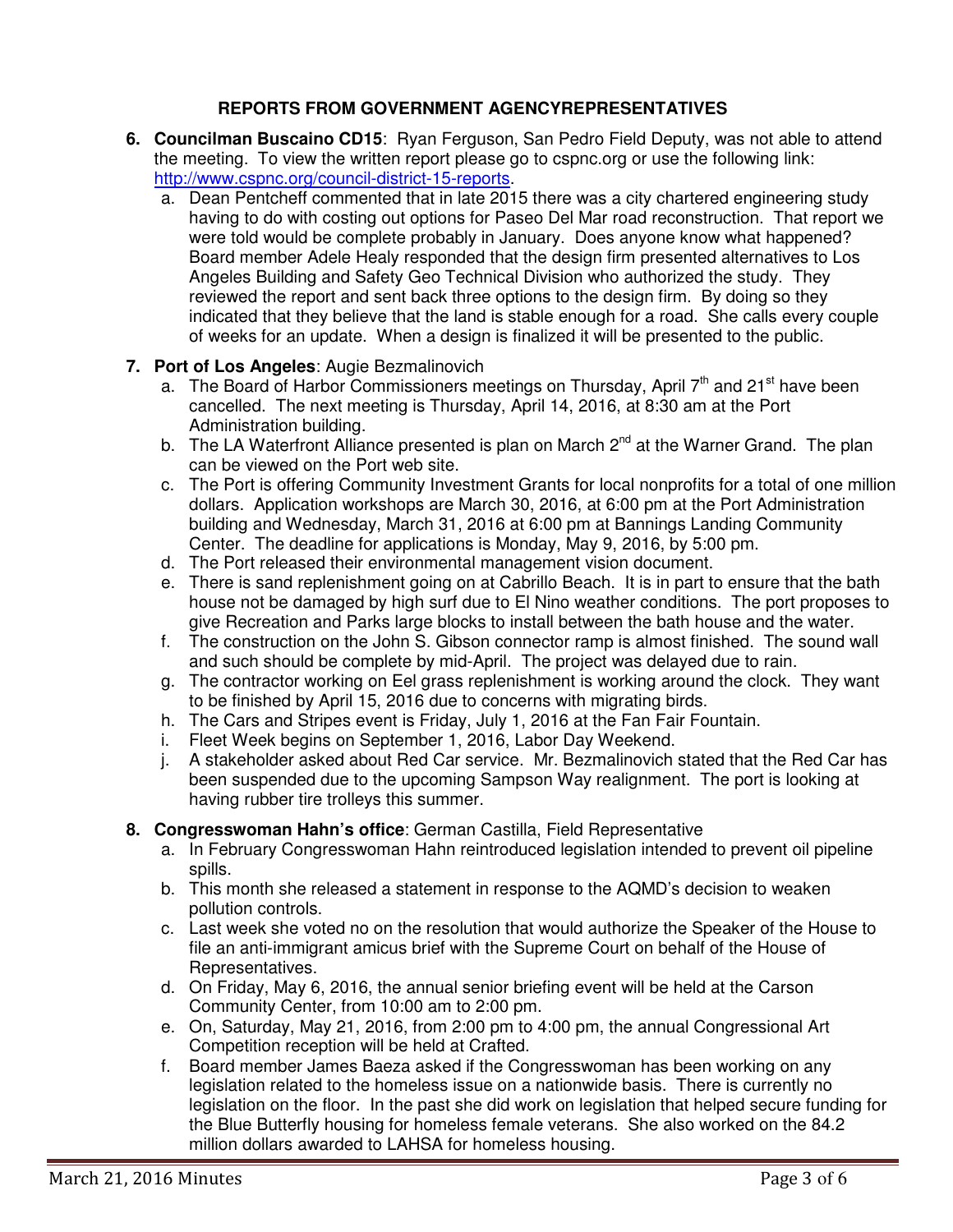# **9. COMMITTEE QUESTION TIME**:

- a. Selection Committee update Kristina Smith and Dave Behar
	- i. The selection is on Saturday, May 21, 2016, at Point Fermin Park, from 11:00 am to 3:00 pm.
	- ii. Selection Committee Chair Leslie Jones wanted to have a public safety component in conjunction with the selection, so there will be some public safety content at the event.
	- iii. They have confirmed a couple of musical acts including Mike Watt.
	- iv. T-shirts will be given to people who vote.
	- v. There will be a pizza contest with free samples, a table with representatives from neighborhood watch groups and five sessions from 10:00 am to 2:00 pm for candidates to present themselves. Voting ends at 3:00 pm.
	- vi. A stakeholder asked what is the northern border of the Coastal district. Board member Doug Epperhart responded that it runs along the middle of Western, from 9<sup>th</sup> Street to 18<sup>th</sup> Street, up to the boundary of the City of Rancho Palos Verdes.
- b. Doug Epperhart reported for the outreach/communications committees stating that they need to get started on the next newsletter which will promote the selection. The deadline is April 8, 2016.
- c. Dean Pentcheff commented that he checked with legal counsel for DONE on the motion that was pasted last month about holding committee meetings outside of the Coastal district. Despite numerous communications he has yet to receive an answer from counsel.
- d. Dave Behar commented that the CSPNC newsletter should not be article heavy and instead be a call to action for voters for the selection and be consistent with the candidate flyer.

## **10. BOARD MEMBER COMMENTS***:*

a. Bob Gelfand commented that there is a new citywide organization called the Emergency Preparedness Alliance. They are having a meeting on Saturday March 26, 2016.

## **11. PRESIDENT'S REPORT**

a. James Baeza thanked stakeholders and board members for being actively involved and trying to better this community.

#### **ACTION ITEMS:**

#### **12. Motions from Budget & Finance Committee**

a. **Motion to approve new budget**: *Whereas the Coastal San Pedro Neighborhood Council received an additional \$5,000 in funding.* 

*Resolved, the Coastal San Pedro Neighborhood Council approves the version 4.3 budget with additional \$5,000 allocated to election and Neighborhood Purpose Grants. Additionally \$2,500 will be moved from the event expense account to the Neighborhood Purpose Grant account.* 

Motion from committee passed with 8 yes (Campbell, Dominguez, Epperhart, Gelfand, Healy, Palaziol, Salinas, and Vassallo), 0 no, 1 abstention(s) (Baeza).

- b. **Motion to approve the NPGs**: *Resolved, the Coastal San Pedro Neighborhood Council approves the following Neighborhood Purpose Grants: (Refer to details of each item on attachment)* 
	- i. *Friends of the Cabrillo Marine Aquarium \$1,336 Motion from committee passed* with 6 yes (Campbell, Dominguez, Healy, Palaziol, Salinas, and Vassallo), 0 no, 1 abstention(s) (Baeza) and 2 recused (Epperhart and Gelfand).
	- ii. *Angeles Gate Cultural Center \$1,336* Motion from committee passed with 6 yes (Campbell, Dominguez, Healy, Palaziol, Salinas, and Vassallo), 0 no, 1 abstention(s) (Baeza) and 2 recused (Epperhart and Gelfand).
	- iii. *Friends of the Los Angeles Maritime Museum –\$785* Motion from committee passed with 6 yes (Campbell, Dominguez, Healy, Palaziol, Salinas, and Vassallo), 0 no, 1 abstention(s) (Baeza) and 2 recused (Epperhart and Gelfand).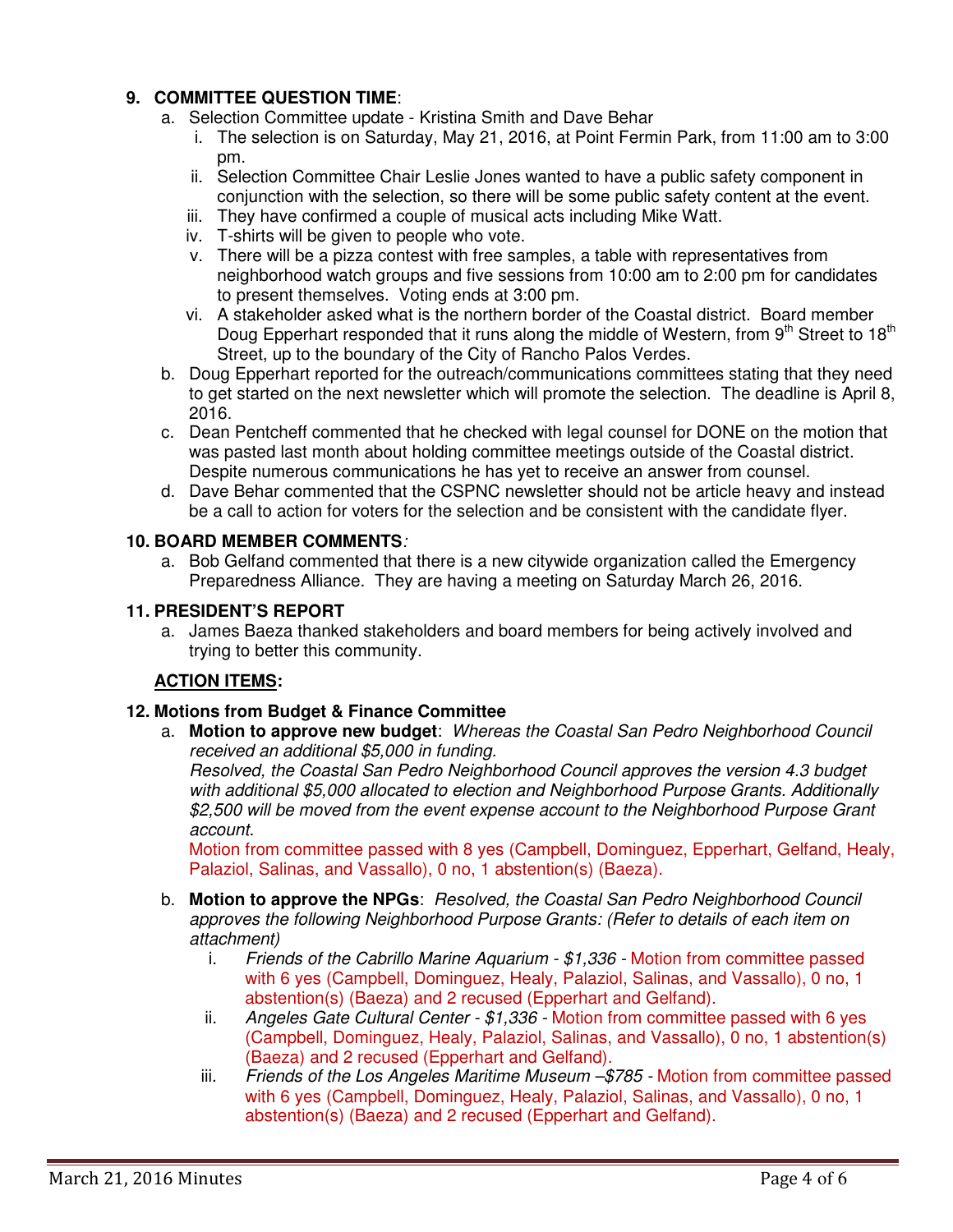- iv. *Harbor Interfaith –\$1,336* Motion from committee passed with 6 yes (Campbell, Dominguez, Healy, Palaziol, Salinas, and Vassallo), 0 no, 1 abstention(s) (Baeza) and 2 recused (Epperhart and Gelfand).
- v. *Cabrillo Beach Boosters –\$1,336* Motion from committee passed with 6 yes (Campbell, Dominguez, Healy, Palaziol, Salinas, and Vassallo), 0 no, 1 abstention(s) (Baeza) and 2 recused (Epperhart and Gelfand).
- vi. *South Shore Magnet School –\$1,336* Motion from committee passed with 6 yes (Campbell, Dominguez, Healy, Palaziol, Salinas, and Vassallo), 0 no, 1 abstention(s) (Baeza) and 2 recused (Epperhart and Gelfand).
- vii. *San Pedro Art Association \$785* Motion from committee passed with 4 yes (Dominguez, Healy, Salinas, and Vassallo), 0 no, 3 abstention(s) (Baeza, Campbell, and Palaziol) and 2 recused (Epperhart and Gelfand).

# **13. Motions from Agenda Setting Meeting**

- a. Coastal San Pedro Neighborhood Council refers to the Rules & Bylaws Committee the discussion of a youth board seat with recommendations to be presented at the April Board and Stakeholders Meeting. Motion by **Louis Dominguez** to approve the Rules & Bylaws Committee discussion of a youth board seat with recommendations to be presented at the April Board and Stakeholders Meeting, second by **Geoarge Palaziol**. Motion passed with 7 yes (Campbell, Dominguez, Epperhart, Gelfand, Palaziol, Salinas, and Vassallo), 1 no (Healy), 1 abstention(s) (Baeza).
- b. Coastal San Pedro Neighborhood Council asks the Rules and Bylaws Committee to review all standing committees with recommendations to be presented at the April Board and Stakeholder meeting. Motion by **Bob Gelfand** to approve the Rules and Bylaws Committee to review all standing committees with recommendations to be presented at the April Board and Stakeholder meeting, second by **Mary Salinas**. Motion passed with 7 yes (Campbell, Epperhart, Gelfand, Healy, Palaziol, Salinas, and Vassallo), 1 no (Dominguez), 1 abstention(s) (Baeza).
- c. Motion to consolidate the Recreation & Parks Committee and the Coastal Risk and Beautification Committee.

*The Coastal San Pedro Neighborhood Council has both a Costal Risk and Beautification Committee and a Recreation and Parks Committee. Over the past year it has been noted by both committee chairs that these two committees have similar and overlapping interests. It has also been suggested by both chairs that these two committees should be merged into one.* 

*Therefore, be it Resolved, the CSPNC standing committees, Coastal Risk and Beautification and Recreation and Parks be disbanded and a new standing committee, Recreation, Parks and Coastline Committee be formed in its place. The current members of the disbanded committees shall serve their remaining terms on this newly formed committee.* 

*Furthermore, the chair of the disbanded Coastal Risk and Beautification Committee shall serve as chair of the newly formed Recreation, Parks and Coastland committee for the remainder of the current 2015-16 term.*

Motion by **Doug Epperhart** to amend the motion to reflect the correction as noted above *Recreation, Parks and Coastline Committee*, second by **George Palaziol**. Motion passed with 8 yes (Campbell, Dominguez, Epperhart, Gelfand, Healy, Palaziol, Salinas, and Vassallo), 0 no, and 1 abstention (Baeza,).

Motion by **Doug Epperhart** to approve the motion to consolidate the Recreation & Parks Committee and the Coastal Risk and Beautification Committee into the Recreation, Parks and Coastline Committee, second by **George Palaziol**. Motion passed with 8 yes (Campbell, Dominguez, Epperhart, Gelfand, Healy, Palaziol, Salinas, and Vassallo), 0 no, and 1 abstention (Baeza).